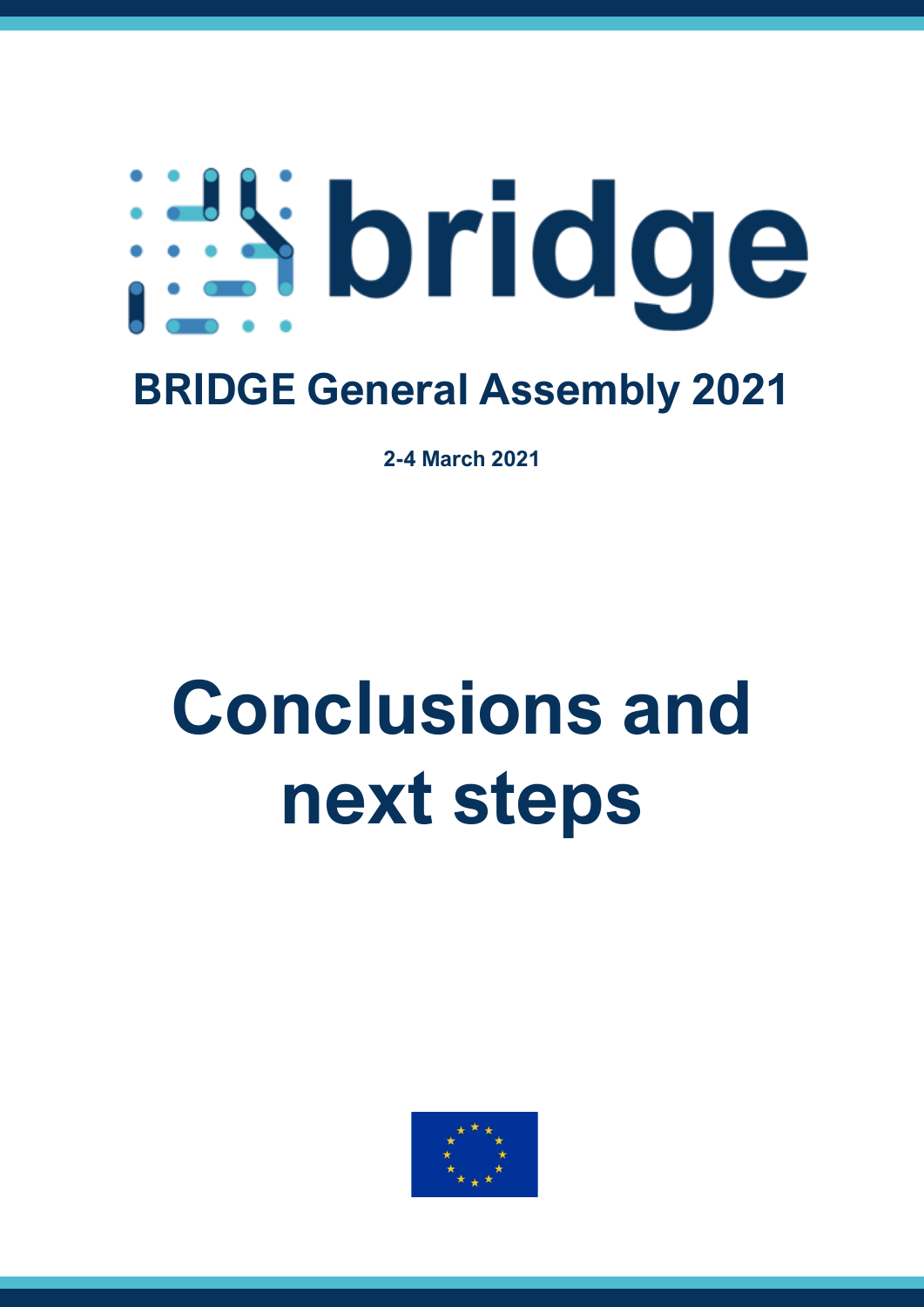# **Introduction**

**[BRIDGE](https://www.h2020-bridge.eu/)** is a European Commission initiative that unites **Smart Grid**, **Energy Storage**, **Islands** and **Digitalisation** Projects to create a structured view of cross-cutting issues. BRIDGE is organised along four working groups; namely **Data management**, **Regulation**, **Business models** and **Consumer and Citizens engagement**, that report on the results of their work and decide on what topics to collaborate the incoming year(s) at the annual BRIDGE General Assembly. The most recent **[Assembly](https://www.h2020-bridge.eu/2021-bridge-general-assembly-takes-place-on-march-2nd-3rd-and-4th/)** took place online on 2-4 March 2021.

The objective of these annual meetings is to create a better understanding of the BRIDGE projects, learn more about projects results and help to establish closer **cooperation** for **European best practice standards**. BRIDGE also aims to **stimulate structured dialogues** between regulators, authorities and innovation projects on smart grids and energy storage, as well as **facilitate the uptake of technologies** in the framework of the energy sector in the Green Deal.

The Assembly was very well attended, with over **200 people in the plenary** and around **70** participants at the various parallel sessions that represented **59 projects**. This year, on top of the traditional presentation of **new projects (23)** and lessons learned from the finished ones (3), we looked into bringing closer together communities relevant to the Energy R&I. We had presentations from the **[ETIP](https://www.etip-snet.eu/)  [SNET](https://www.etip-snet.eu/)**, **Low TRL energy project cluster**, and two new partnerships expected to be launched as part of Horizon Europe, namely the **Clean Energy Transition Partnership** and the **2ZERO Partnership**.

The sessions covered the work of the 4 working groups that BRIDGE has. Namely, **Data Management**, **Regulation**, **Consumer and Citizen engagement** and **Business models**, as well as results of the Task Forces **R&I priorities**, **Replicability and Scalability**, **Energy communities and self-consumption**, and **Joint Communication.** In preparation of future work, we also held sessions around **electric vehicles and flexible charging**, **Direct Current technologies** and **Islands** as locomotives of the energy transition.

#### *All presentations are availabl[e here](https://teams.microsoft.com/_#/files/General?threadId=19%3Aa1b72e9659f54a209cee370225f805ae%40thread.tacv2&ctx=channel&context=2021%2520GENERAL%2520ASSEMBLY&rootfolder=%252Fsites%252FBRIDGE%252FDocumentos%2520compartidos%252FGeneral%252F2021%2520GENERAL%2520ASSEMBLY)* → *contac[t secretariat@h2020-BRIDGE.eu](mailto:secretariat@h2020-bridge.eu) to request access.*

This year's GA emphasized that technologies, and technology development, are crucial to achieve our **Green Deal** objectives. Our energy system needs to change, the technologies we use need to evolve and some of the technologies we need are not available at a cost-competitive level yet.

On the policy side, it made the link to the [EU strategy on energy system integration,](https://ec.europa.eu/energy/topics/energy-system-integration/eu-strategy-energy-system-integration_en) the EU strategy [on offshore renewable energy](https://ec.europa.eu/energy/topics/renewable-energy/eu-strategy-offshore-renewable-energy_en) and the Digitalisation of Energy Action Plan the European Union is developing as part of the Energy System Integration Strategy. Representatives of DG ENER invited all participants to be even more conscious than usual of what is happening at the policy level since it will impact their work for years to come and makes any feedback from BRIDGE even more valuable.

Despite the Covid-19 crisis and the difficulties this brought to working conditions and meetings, the projects individually and the Working Groups and Task Forces collectively have **shown great resilience and flexibility** and delivered on most the planned outcomes (see below for more details).

These are great achievements that have been possible thanks to the dedication and hard work of the research community; from the **European Commission** we would like to thank everybody involved in this effort.

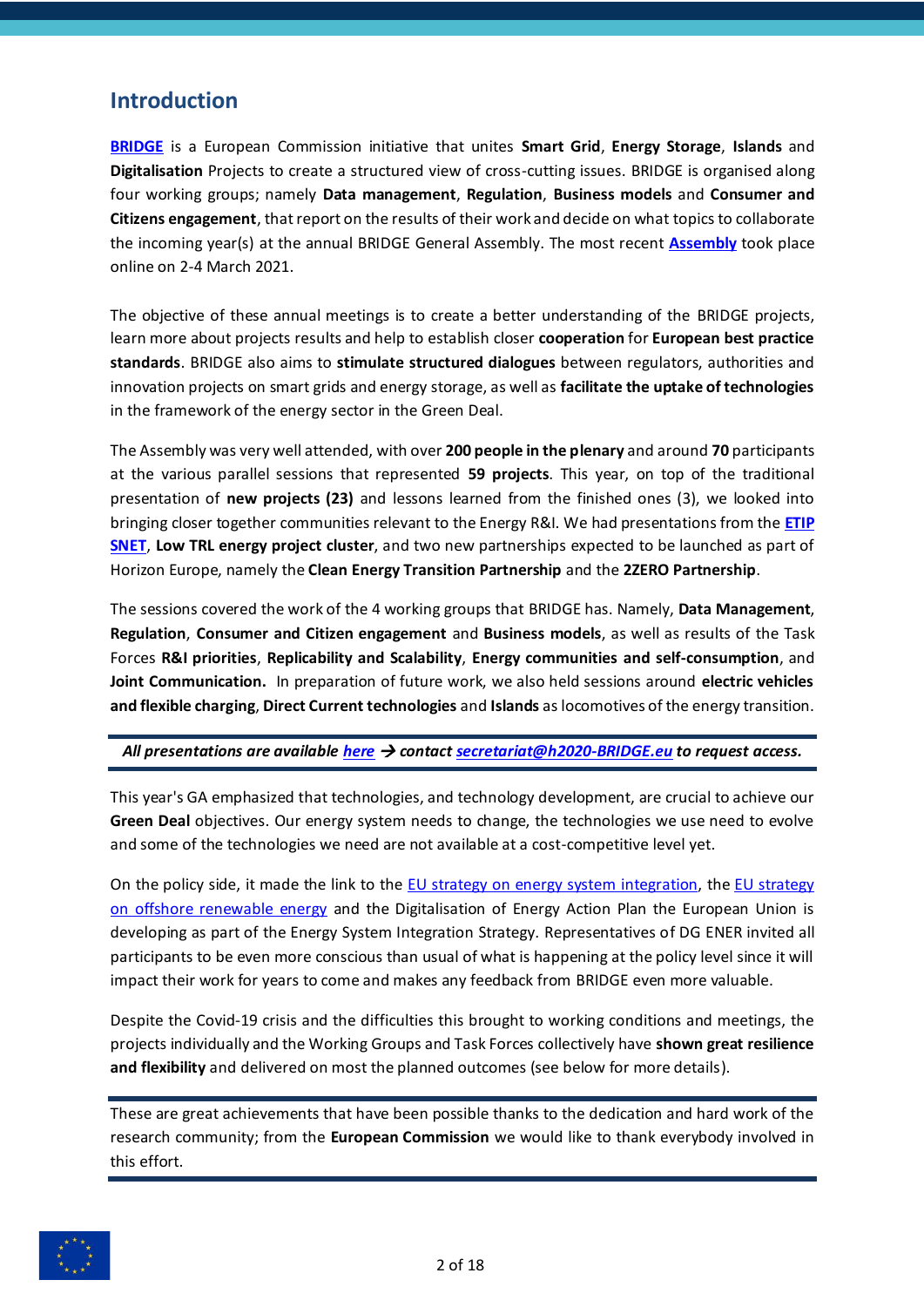# **Main conclusions and next steps**

With BRIDGE running for more than five years now, we can consider it as a well stablished and successful organisation that is attracting an ever-increasing interest.

#### With respect to the general organisation of BRIDGE:

- 1. BRIDGE can only work if the projects participate in its activities, and therefore the INEA Project Officers and the BRIDGE Secretariat will take steps to make it easier for projects to participate in BRIDGE and report about it.
- 2. Opening of the BRIDGE General Assembly to participation of other initiatives, external projects, and platforms such as the **ETIP SNET**, the **Low TRL energy project cluster**, the **Clean Energy Transition** and the **2ZERO Partnerships**, is important to strengthen the sharing of experiences and identify of potential synergies. The European Commission and the BRIDGE secretariat will therefore continue to **involve external stakeholders,** in a flexible manner, to define common priority topics, synchronise efforts and optimise the global use of resources to achieve a sustainable energy transition.
- 3. Sharing data, experiences, working methods and best practices were highlighted as an important added value of BRIDGE in many sessions, but ways to make this easy deserve extra attention as projects and persons involved in BRIDGE expand. The Commission (JRC and ENER), with PANTERA H2020 project, ETIP SNET and the BRIDGE, are working together to create a *Knowledge Management and Sharing Platform* (EIRIE platform) as a first step, but a continuous improvement and further discussion on how to optimise and make it useful for all projects will be necessary.

#### With respect to the individual sessions:

- 1. To ensure structured cooperation on **grid integration of electric vehicles**, the BRIDGE Secretariat will take contact with the 2ZERO secretariat once the partnership is established.
- 2. The **Regulatory working group will take contact with all member projects in the coming weeks** to request feedback, in particular on interest in and contribution to the topics to be addressed in 2021, the work plan, and the contact point(s);
- 3. The Data Management working group will in 2021:
	- a. Create a **user-group to enhance the contribution of BRIDGE to the development of standards**, in particular by liaising with the Standard Development Organisations (SDOs), and by enhancing the reference framework for standards to use in projects (including through a catalogue of standards);
	- b. Improve and adapt the **cross-sector** element of the **European data exchange reference architecture** for practical implementation;
	- c. Implement and test the reference architecture by means of **Minimum Viable Product**(s) (MVP) across multiple BRIDGE projects;
- 4. The **Consumer and citizen engagement working group will kick off its work**, based on the agreed priority topics, in a meeting **on 15 April 2021**;



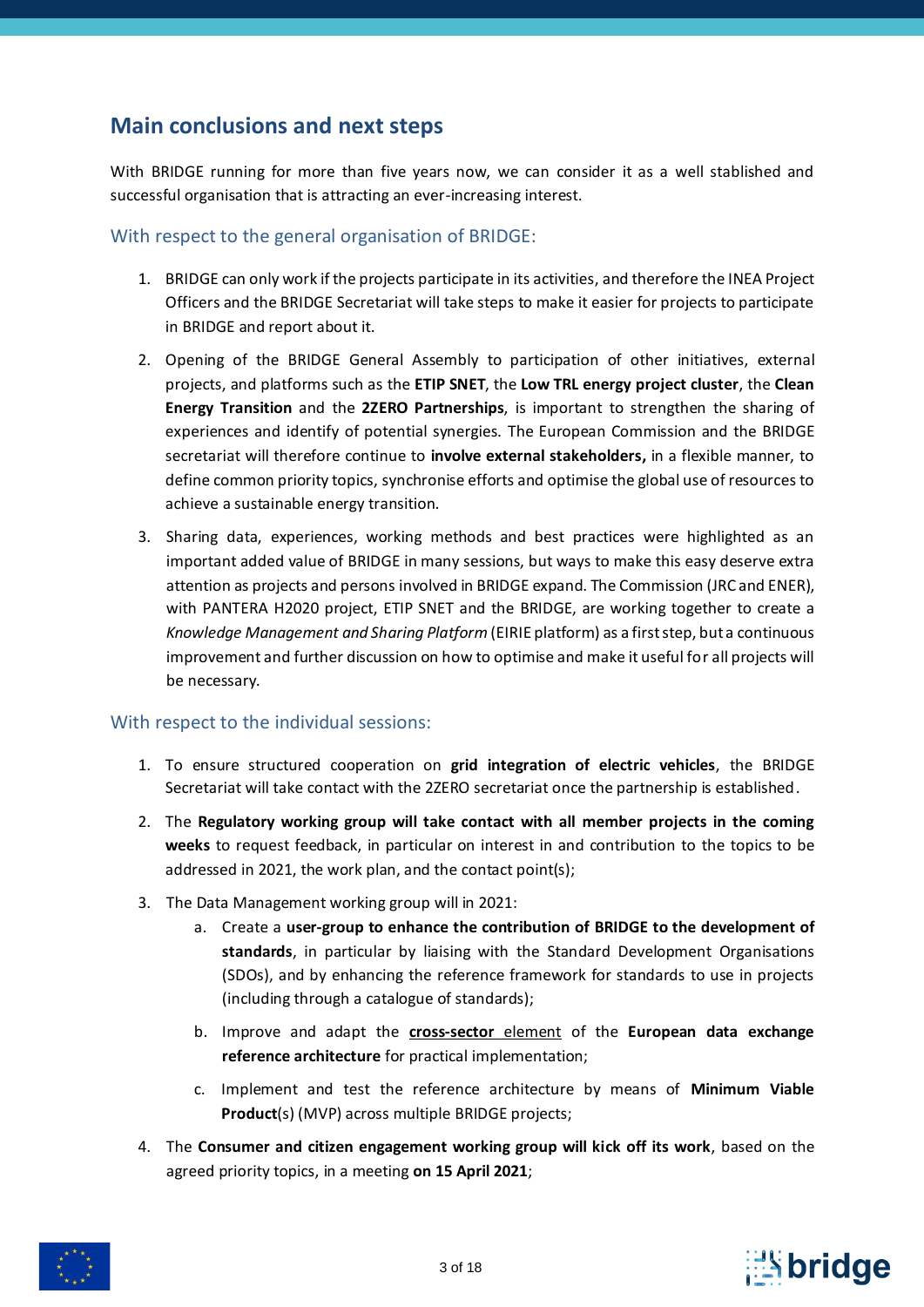- 5. The **Clean Energy for EU Islands secretariat** will invite the Island projects of BRIDGE to its meetings to exploit synergies, and with support from the BRIDGE Secretariat **meeting(s) with the chairs of the BRIDGE WGs** will be set up to see how the different WGs can take into account issues specific to islands, without losing the focus of the WGs;
- 6. With a view to **develop the knowledge and exchange on DC grids** further, relevant **BRIDGE projects are invited to provide feedback by end of April**, in particular to express their interest, propose topics for the agenda, provide evidence on the potential and benefits as well as on the barriers and standardisation needs;
- 7. Based on a wide support to take up an active role again, the **Business Models WG asks for volunteers by end of March** (chairs, vice chairs, and potential co-leaders), that will propose a work programme for the next 12 months to the involved projects;

**The Commission will aim to provide an update of the work plans and next steps by May 2021 to the BRIDGE Community**, following feedback on the first steps as identified above that are due for March and April 2021.

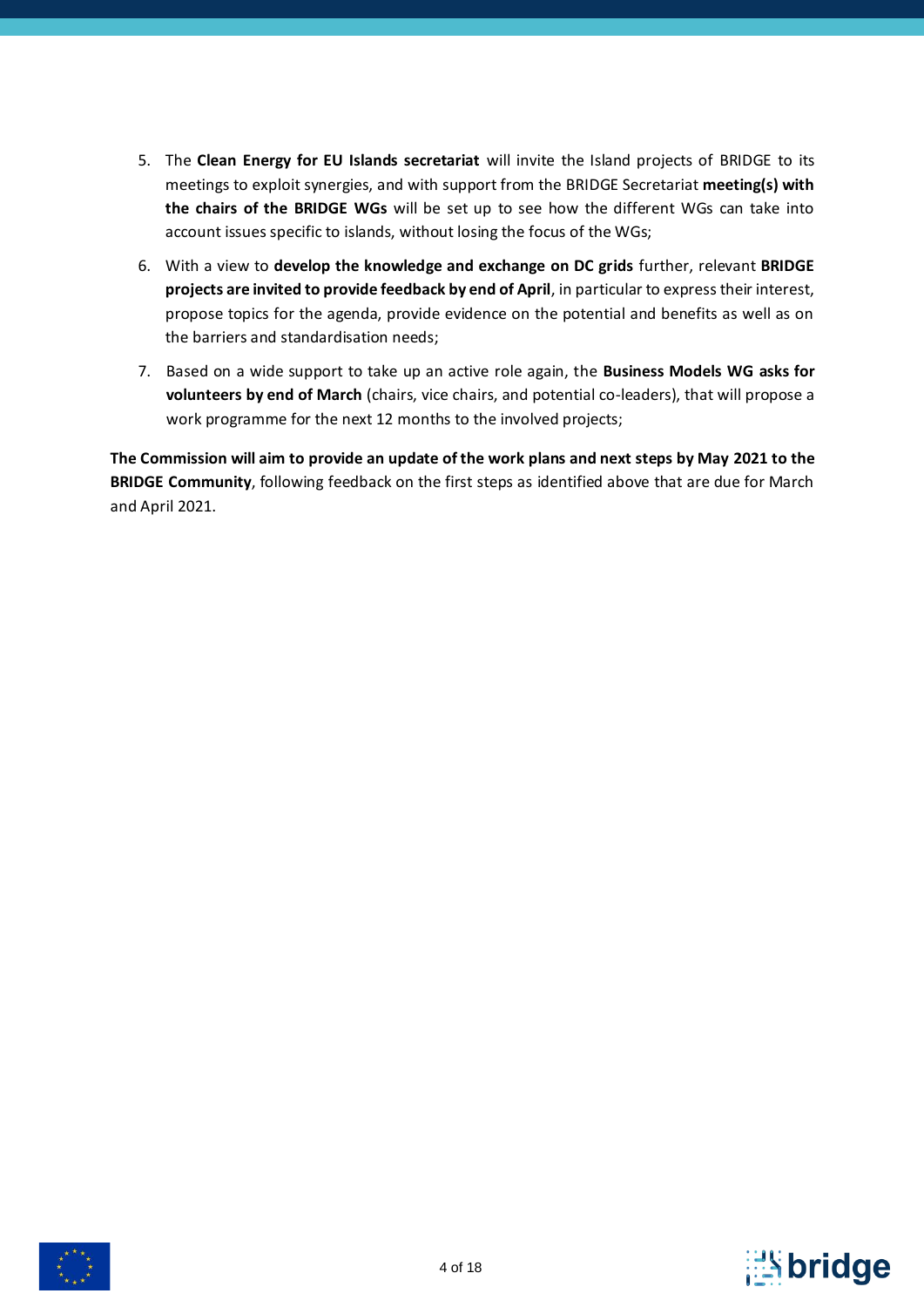# **Parallel Sessions**

| Parallel Session 3 - CONSUMER & CITIZEN ENGAGEMENT WG 11                 |
|--------------------------------------------------------------------------|
|                                                                          |
|                                                                          |
| Parallel Session 4 - UNLOCKING THE POTENTIAL OF EU ISLANDS TO BECOME THE |
|                                                                          |
|                                                                          |
| <b>Parallel Session 5 - INNOVATION AND APPLICATION OF DIRECT CURRENT</b> |
|                                                                          |
|                                                                          |
|                                                                          |
|                                                                          |
|                                                                          |
|                                                                          |



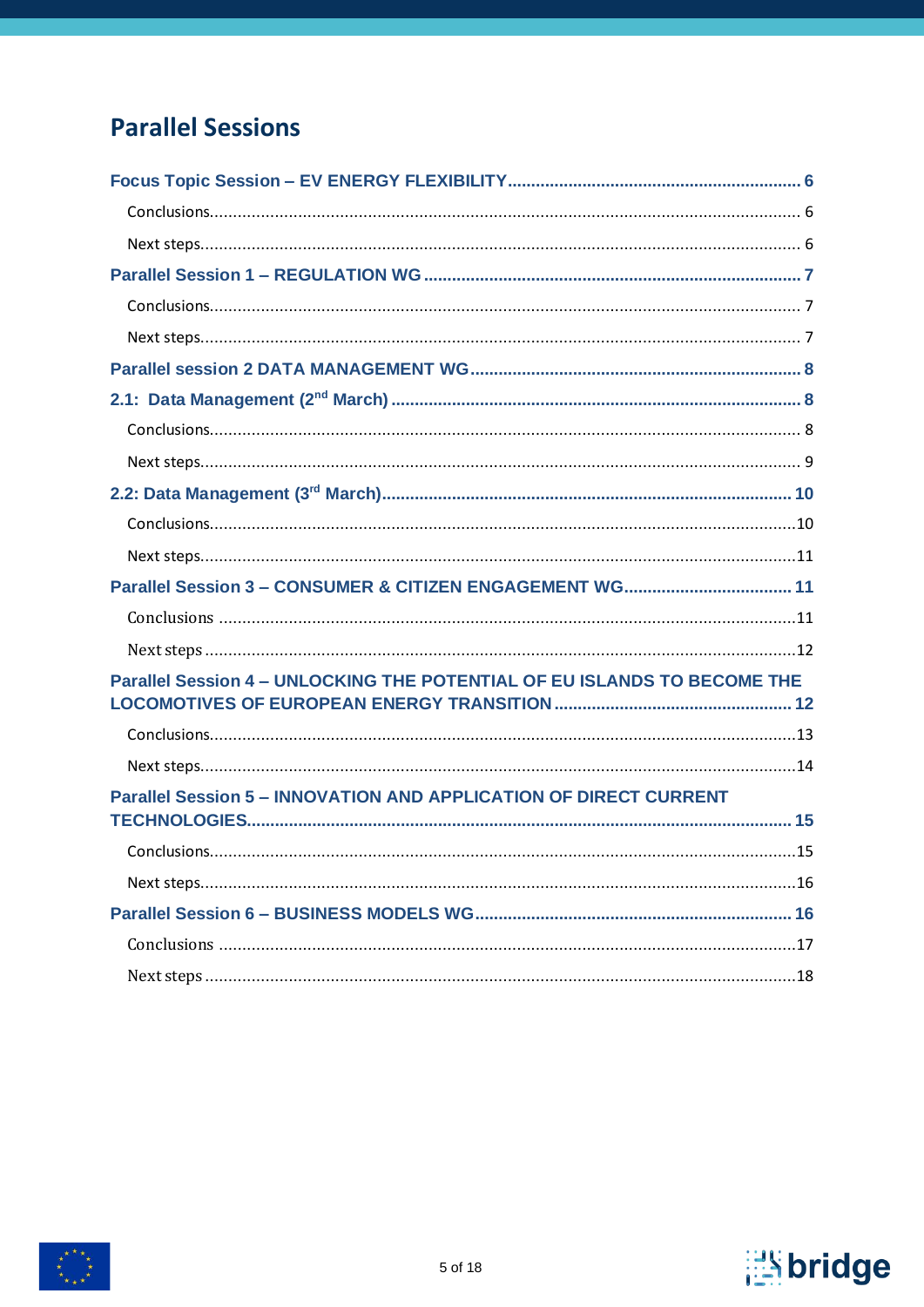# <span id="page-5-0"></span>**Focus Topic Session – EV ENERGY FLEXIBILITY**

The moderator of the EV Energy Flexibility session Cristobal Irazoqui, policy officer from DG ENER Innovation, Research, Digitalisation, Competitiveness presented the conclusions of this discussion.

The session displayed some ongoing relevant H2020 research projects from the energy & mobility areas, presented the 2ZERO Partnership and together with the policy angle opened a debate to identify areas, topics and use cases where collaboration can be expanded; be it among projects and among the 2ZERO partnership and the BRIDGE projects, in topics such as interoperability, data sharing, regulation or consumer engagement.

#### <span id="page-5-1"></span>Conclusions

- Smart charging and V2G can bring gains and additional flexibility and increase share from renewables. Flexibility is crucial to stabilize electricity system and prices;
- Avoid divergencies in the work of the Energy & Mobility research projects and the 2ZERO partnership and try to converge where overlapping exists;
- Tools are being provided for consumers, aggregators, mobility service providers or system operators to manage this flexibility. At the same time tools are being developed for city planners to decide on the charging infrastructure;
- There is a need to go beyond technical approaches only and seriously consider the social engagement; ecosystems need to be created where users of electric vehicles are willing to participate;
- Specific cases like electric buses are very important and their specificities need to consider. More power needed, faster charging required and charging requirements are often 24/24;
- Consider the home environment as well, in particular electricity supply from vehicle to home and vehicle to small buildings;

#### **The following technical barriers were identified:**

- insufficient standard interoperability;
- Insufficient deployment of smart charging infrastructure;
- Communication standards for real time charging information;

#### **The following regulatory barriers were identified:**

- Double taxation V2G services;
- Lack of dynamic pricing schemes;
- Electricity network tariff design;

#### <span id="page-5-2"></span>Next steps

The different working groups will address the relevant issues as identified above in their work. The extent to which this is included in the activities of 2021 is detailed in every working group.

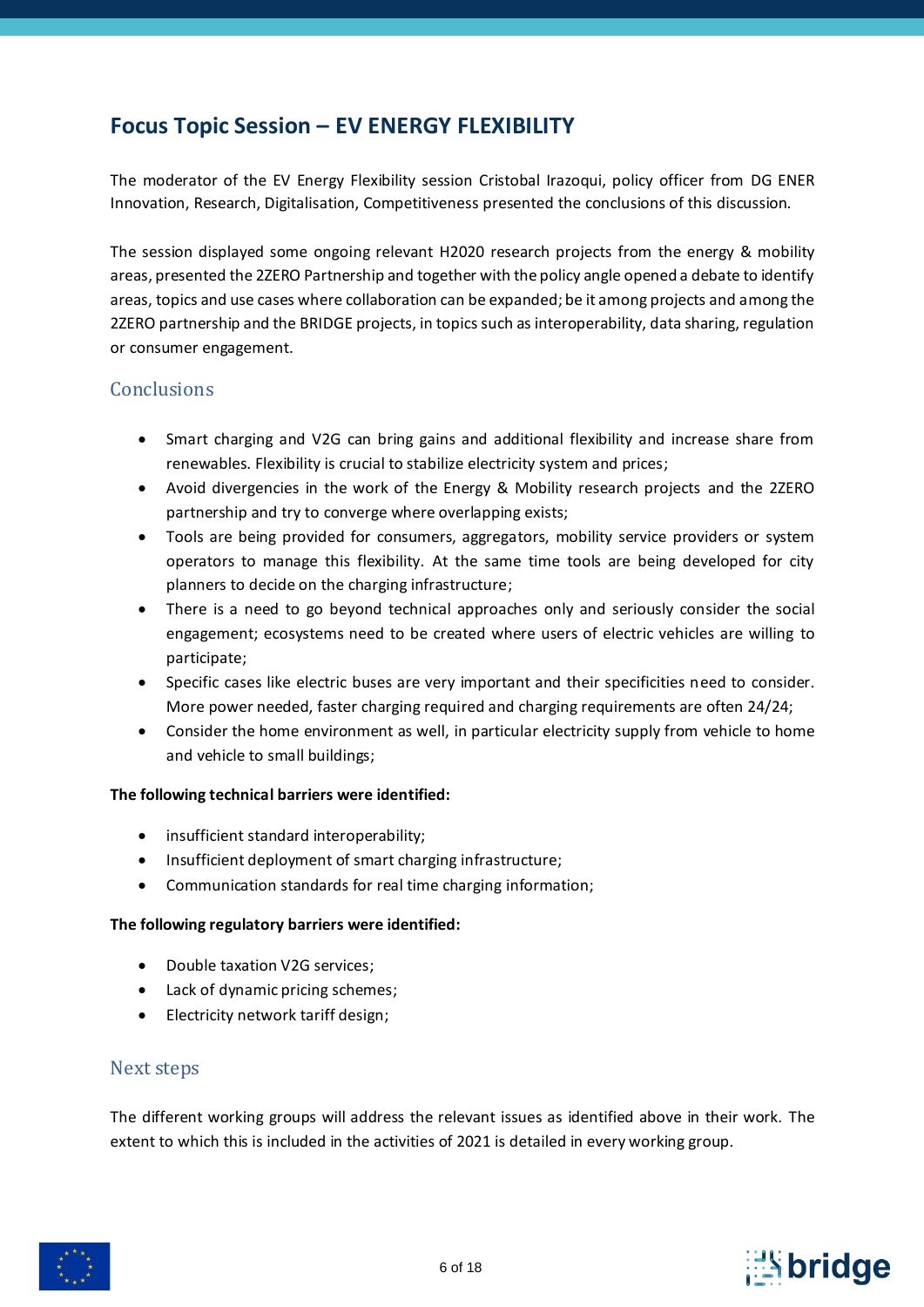Collaboration between 2ZERO and BRIDGE on topics will be specified once 2ZERO is up and running, and the BRIDGE Secretariat will take contact with the 2ZERO secretariat to follow this up.

# <span id="page-6-0"></span>**Parallel Session 1 – REGULATION WG**

The Chairs of the Regulation WG, Helena Gerard (VITO) and Manolo Serrano (ETRA) presented the results achieved within 2020 and a proposal for work plan for 2021.

#### <span id="page-6-1"></span>**Conclusions**

In 2020, substantial work has been realized related to 1) The Harmonized Electricity Role Model, 2) The Demo ID-Cards, 3) Products, services, coordination models and market design.

• The action on the HERM is closed, the other actions will continue to be part of the work plan in 2021.

**Several new topics, in the scope of new projects entering BRIDGE, were proposed during the session and added to the work plan. Topics proposed were:**

- Network planning, energy islands;
- Geographical islands;
- System security;
- Dynamic pricing of system services;
- Service provision by E-mobility;
- Service provision by energy communities;
- Sector integration;

In addition, a new way of working has been proposed, i.e., dynamic knowledge sharing, where several workshops will be organized in the coming year to discuss topics of relevance for multiple projects and the EC.

#### **In this context a workplan for 2021 is presented, consisting of 4 tracks:**

- Products and Services;
- Cross-border and Regional Cooperation;
- Flexibility Mechanisms;
- Flexibility Markets;

The relevancy of the proposed tracks has been illustrated by presentations from four projects: INTERRFACE, CROSSBOW, EUniversal and EU-Sysflex.

Within each track, topics are proposed that will form the basis of the knowledge sharing, leading to recommendations at the end of 2021.

#### <span id="page-6-2"></span>Next steps

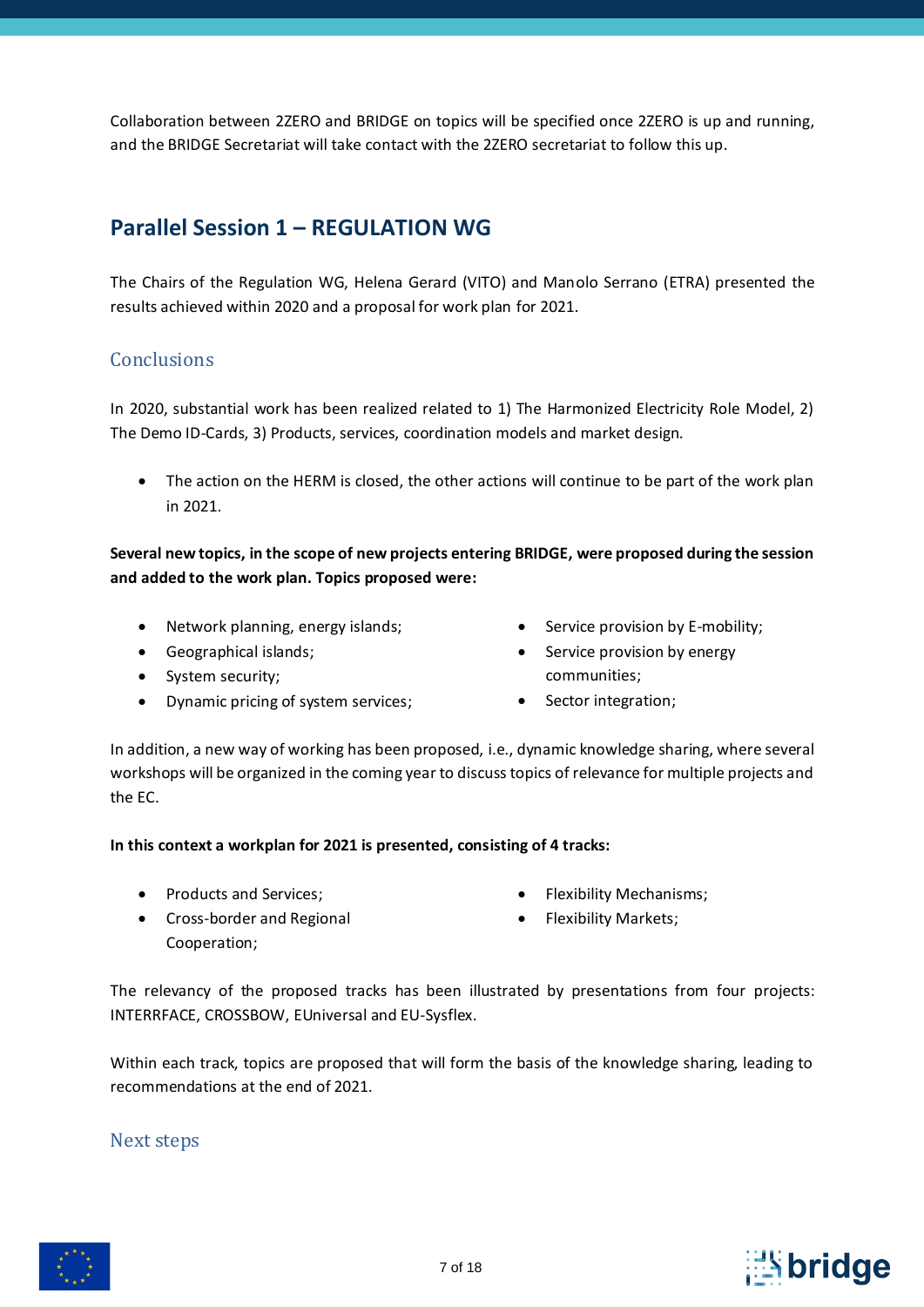**In the coming weeks, projects part of the Regulator WG, will be contacted to:**

- Identify interest by the projects for different topics;
- Provide feedback on the proposed work plan are all relevant topics included;
- Provide the relevant contact for the upcoming work plan;
- Specify for which topics the project will generate output in 2021;

Establish with the EIRIE knowledge sharing platform (hosted by the JRC) a roadmap for the continuation of ID card Repository.

Establish with the BRIDGE support team the mechanisms for a Dynamic Knowledge Sharing round of webinars.

### <span id="page-7-0"></span>**Parallel session 2 DATA MANAGEMENT WG**

# <span id="page-7-1"></span>**2.1: Data Management (2nd March)**

The moderators of the Data Management WG 1/2 session, Lola Alacreu (ETRA) and Olivier Genest (TRIALOG) presented the results achieved within 2020 and discussed on the work plan for 2021.

#### <span id="page-7-2"></span>**Conclusions**

#### **BRIDGE REPOSITORY**

#### **Five main benefits have been identified:**

- To simplify and homogenise the definition of use cases for users with different background;
- To provide an overall view of all the projects Use cases in a simple format;
- To provide data set with detailed information for cross-project analysis;
- To identify similarities between projects;
- To reuse existing use-cases and solutions from past/on-going projects;

#### **The BRIDGE repository should host:**

- **Use-cases description**, based on IEC 62559 (based on libraries, roles model and/or frameworks to harmonize the description of the use-cases);
- **Role models** (in cooperation with Regulation WG, including other energy vectors such as heat, gas, …);
- **Description** of used solutions/standards:
	- o Standards usage (where, what for, how it went);
	- o Gaps (i.e., missing solutions/standards or missing features);
	- o Extensions (incl. CIM profiles, …

The BRIDGE repository will be hosted within the EIRIE knowledge sharing platform (hosted by the JRC) and will host BRIDGE content together with other content (ETIP SNET, …). It should be dynamic and

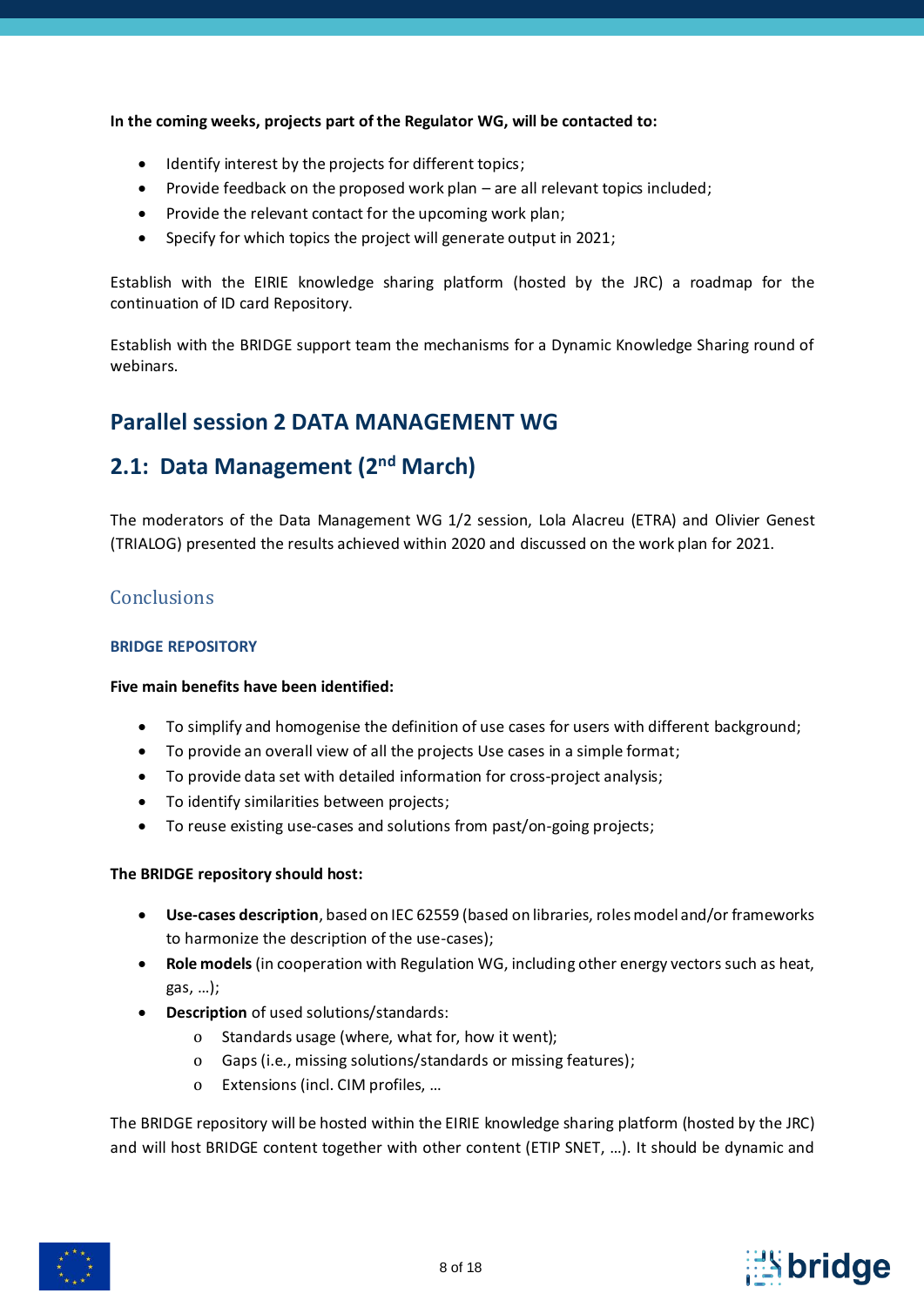interactive, and ideally support automated post-processing of the provided data to update the outputs.

The BRIDGE repository will be managed by SPRING (the tender providing among other secretariat of BRIDGE) and hosted by the JRC. It will be open to external stakeholder.

#### **MANAGEMENT OF THE CONTRIBUTIONS FROM BRIDGE PROJECTS TO STANDARDISATION**

BRIDGE builds a collective knowledge, at system level, including outcomes such as a **catalogue of standards** (existing solutions, identified gaps, …), **practices related to standards** (feedback, recommendations, proposed extensions, …), and possibly the feedback from the industrialization following finished projects.

#### **A user-group will be created:**

- Scope to be defined: CIM at minimum, possibly "Smart Energy Standards" in general;
- Its purpose is to train, share knowledge and provide support on the use of specific standards (e.g., CIM), and collect feedback and proposed modifications;
- It will be hosted within BRIDGE and might be migrated outside BRIDGE in a  $2^{nd}$  step;

#### **BRIDGE will contribute to standardisation:**

- Based on BRIDGE collective knowledge (see above);
- Contributions will be pushed (1) through projects' partners involved in standardization; (2) through a user group with official liaison with the standardization committees;
- Note: Some SDOs may also provide draft standards to R&I projects for free the purpose for SDOs is to collect implementation feedback during the early phases of the standards development process;

The diagrams below describe the interactions between the Data Mgt WG, the BRIDGE repository and the SDOs:



#### <span id="page-8-0"></span>Next steps

Three actions will be launched/continued in 2021:

#### **1) BRIDGE repository:**



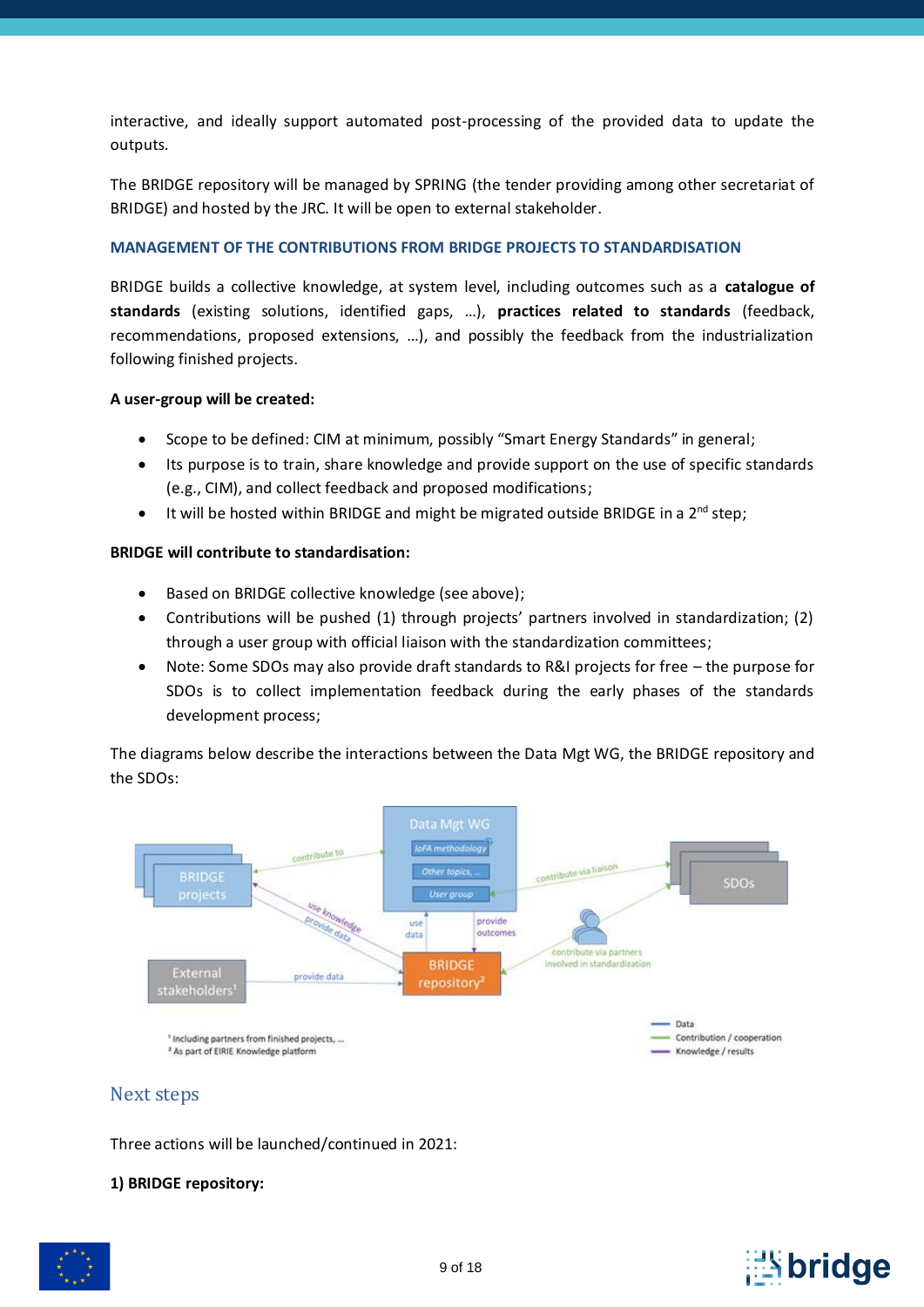- Define the requirements: content, inputs/outputs, links between data, processing, etc;
- Set-up the BRIDGE repository in the EIRIE knowledge sharing platform;
- Collect content from BRIDGE projects;

#### **2) Interoperability of flexibility assets:**

- Enhance the reference framework based on use-cases from additional projects;
- Apply the methodology to additional projects and generate updated outcomes (catalogue of standards, …);

#### **3) User group & liaison with SDOs:**

- Collect relevant contributions from projects to standardisation bodies;
- Set-up a process to push these contributions to SDOs;
	- o Based on partners involved in standardisation committees;
	- o Based on a user group with official liaison;

# <span id="page-9-0"></span>**2.2: Data Management (3rd March)**

The moderator of the Data Management WG 2/2 session, Kalle Kukk (ELERING) presented the results achieved within 2020 and the conclusions of the discussion on the work plan for 2021.

#### <span id="page-9-1"></span>**Conclusions**

#### **Conclusions related to further improvement of reference architecture:**

- Understand in more detail what is sector-specific vs. cross-sector;
- Understand and describe the correspondence between SGAM and other reference architectures (like IoT RA);
- Make sure that besides platform-based approach other communication options and open standards are addressed;

#### **Conclusions related to the most relevant aspects for cross-sector interoperability:**

- Identify the common building blocks that we can promote to standardisation starting with vocabulary;
- Near-real-time and beyond the 'main meter' data availability (like data from EV charging point, also EVs themselves …);
- Data ownership and data access;
- Cross-sector communication standards and APIs (e.g., TSO/DSO2EV vs EV2Customer);

#### **Conclusions related to links with other BRIDGE activities and external parties:**

• Identify how to reach out to gas, heating, cooling research groups and launch the work. A common role model has been mentioned but could also concern definition of common data

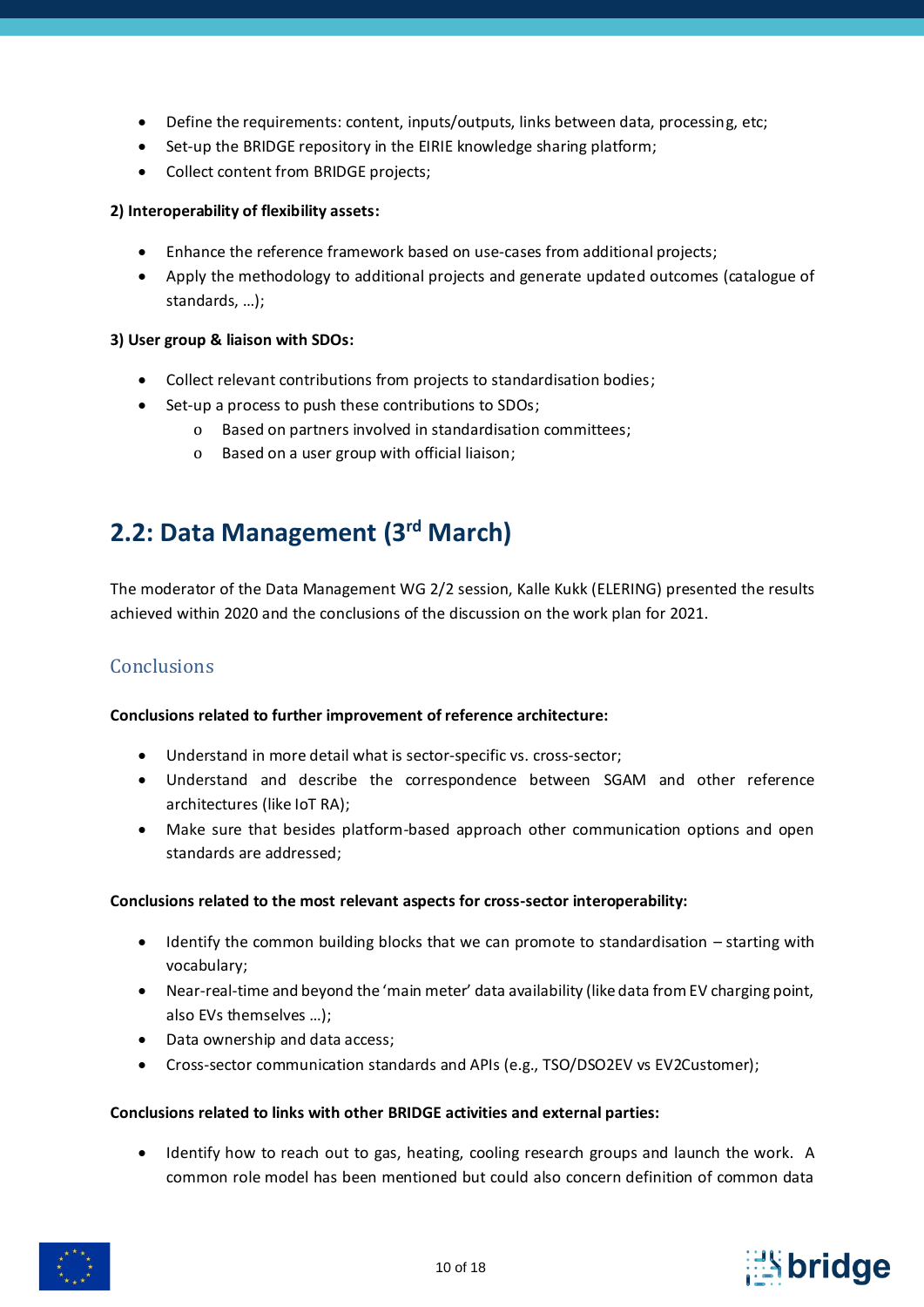business processes, common data exchange functionalities, common canonical information model, common data semantics/profiles;

- Similar should concern non-energy sectors buildings, health, transport;
- Identify the needs of islands' projects;

#### <span id="page-10-0"></span>Next steps

#### **Actions for BRIDGE Data Management WG in 2021/2022:**

- Improve and adapt cross-sector element for European data exchange reference architecture for practical implementation – agnostic to specific technologies and business processes, link to other reference architectures and standards;
- By means of MVP (minimum viable product) implement reference architecture based on the recommendations given in the report. Between interested BRIDGE projects – this assumes agreement from at least 2-3 projects willing to participate in such MVP. Best candidates for MVP would be projects which focus on data exchange anyway, specifically across sectors and country borders;
	- o *Already volunteering: Platone, OneNet, BD4NRG, ebalance-plus;*
	- o *Ensure cross-sector element;*

# <span id="page-10-1"></span>**Parallel Session 3 – CONSUMER & CITIZEN ENGAGEMENT WG**

The moderator and chairman of the Consumer and Citizen Engagement WG, Stanislas d'Herbemont (REScoop), presented the results achieved within 2020 and the conclusions of the parallel session.

#### <span id="page-10-2"></span>**Conclusions**

The Working Group on Citizen and Consumer Engagement will continue the work that was started in 2020. The working group will focus on the exploration of engagement strategies and techniques for European R&I project. The Working Group will tackle the following gaps during the year 2021 and until the General Assembly in 2022:

- The socio-Economic drivers subgroup focusing on the identification of key environmental drivers to build engagement strategies for projects;
- The group building subgroup is working on methods to support the creation of consumer groups and the structuring of group dynamics;
- The governance subgroup is looking a organisational forms and governance principles for citizen-led organisations;
- The assessment subgroup is looking at the indicators to assess the growth and maturation of citizen-led initiatives;
- The smart tools subgroup is supporting the analysis and collection of tools being developed by projects with the goal of interacting for consumers and citizens;

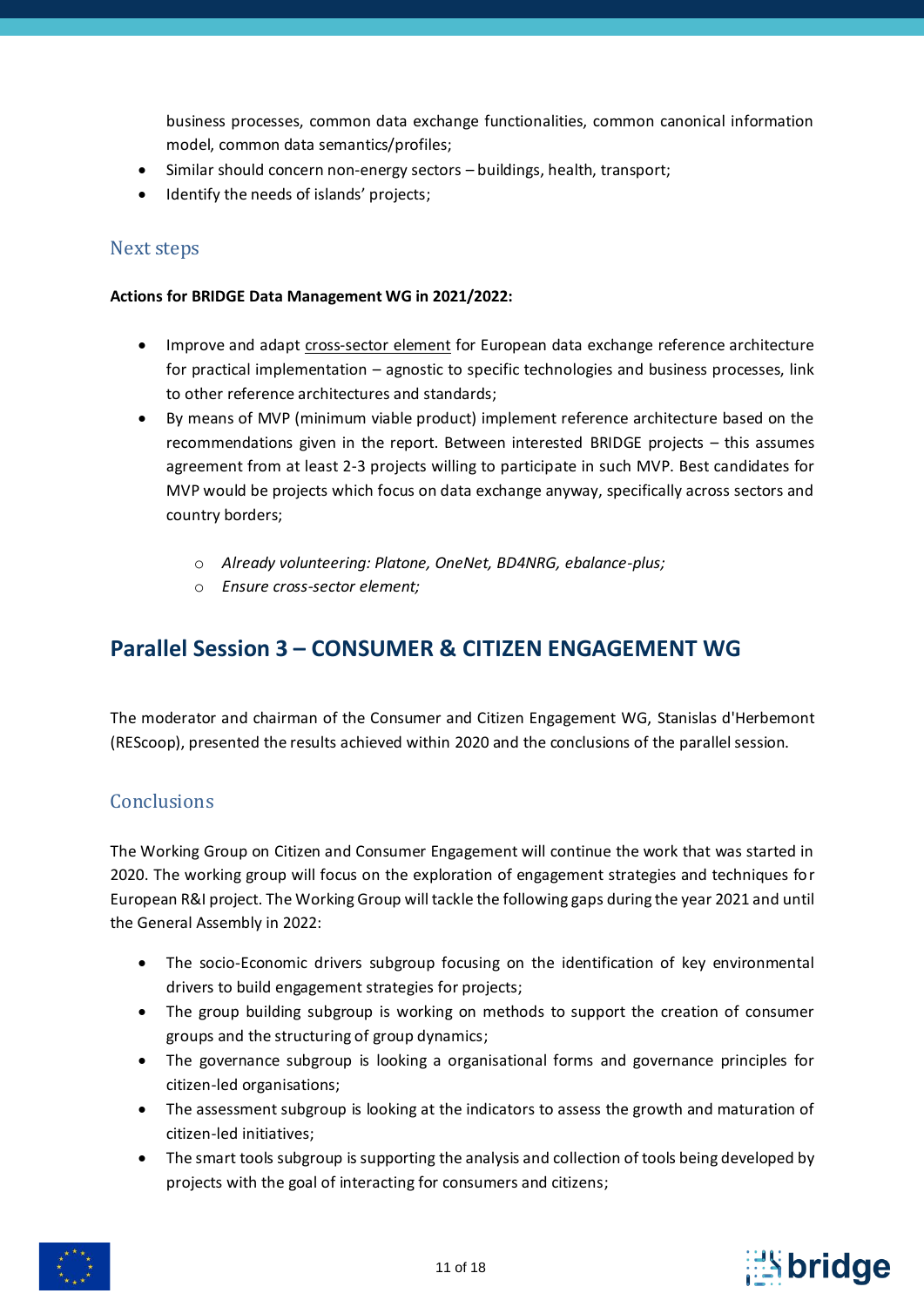The working group will focus on the activation of consumer through collective action. Specifically, it will be looking at the methodologies to empower consumers in order to motivate their actions through European R&I project, and therefore create long term impact. The WG considers energy citizens, as consumers that are taking an active role in the energy market through collective action.

The Working Group will act as a collaboration and exchange platform for BRIDGE projects, looking to pool together experiences and evidence relating to the engagement of citizens in research projects.

Citizen and consumer engagement is still a topic lacking evidence and experiences in the BRIDGE initiative projects, and therefore should reinforced with the support of other stakeholder groups.

#### <span id="page-11-0"></span>Next steps

- A first key request of the session participants was to improve the direct information and engagement flow with BRIDGE projects:
	- $\circ$  The working group will work on more direct communication channels between projects (webinar, communication platform);
- A second key request from participants was the pooling of resources from BRIDGE projects on the topic of engagement: both on indicators to assess engagement and on experiences of engagement developed by the project pilots:
	- $\circ$  Therefore, the working group will work to create repositories related to the work of the subgroup: strategies of engagement, pilot legal forms, engagement indicator pool, smart tools repository;
- A third key request of the participants was a support on the integration of social justice topics into the engagement strategies for R&I project: inclusivity criteria and diversity criteria:
	- o The working group will specifically seek the support of projects and stakeholders outside BRIDGE to find evidence related to those topics;

The Working group will kick off its action plan for 2021 on the 15<sup>th</sup> of April 2021.

# <span id="page-11-1"></span>**Parallel Session 4 – UNLOCKING THE POTENTIAL OF EU ISLANDS TO BECOME THE LOCOMOTIVES OF EUROPEAN ENERGY TRANSITION**

Giulia Serra, Policy Officer from DG ENER Innovation, Research, Digitalisation, Competitiveness presented the conclusions of this discussion.

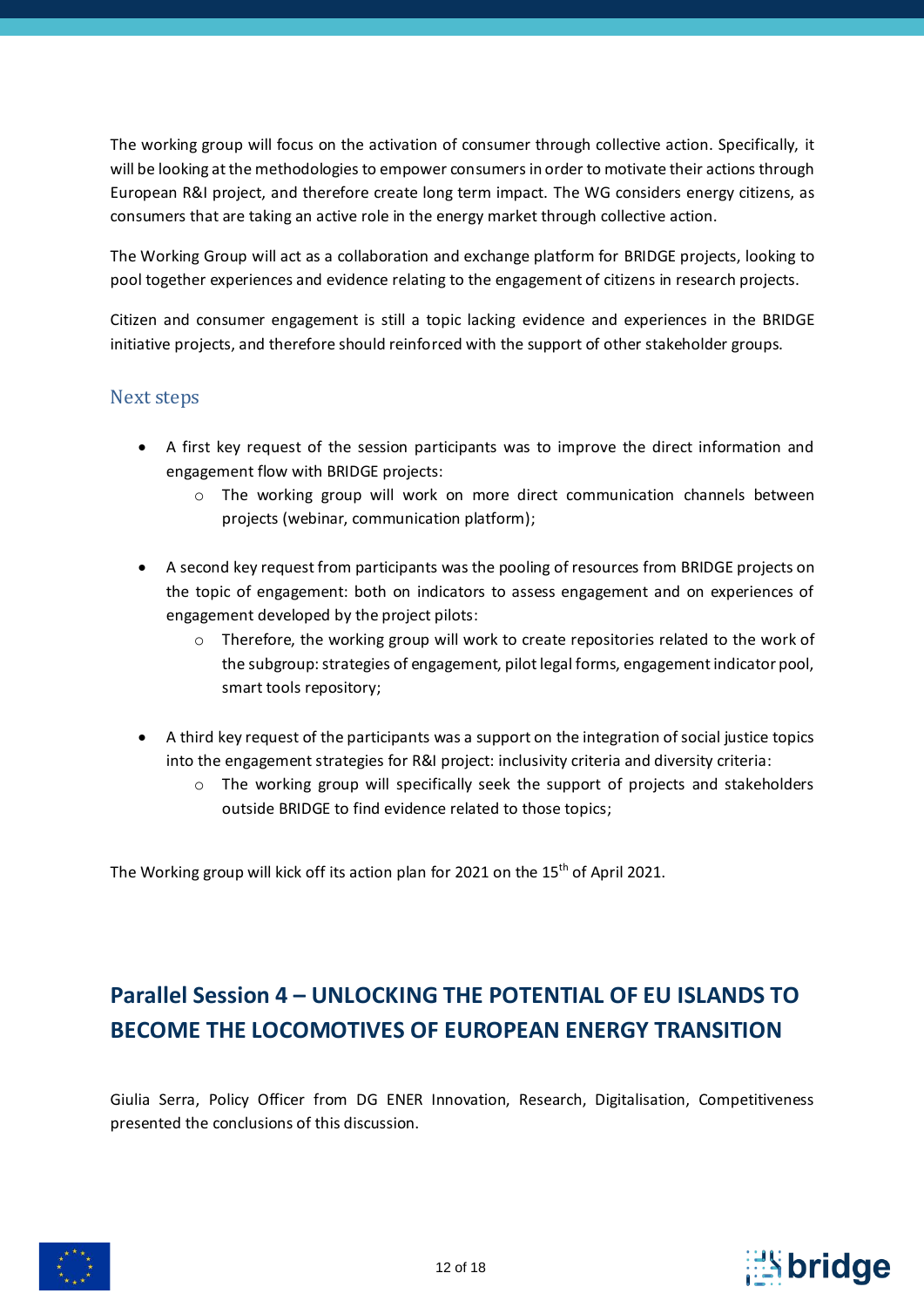#### <span id="page-12-0"></span>**Conclusions**

The parallel session gathered together European Commission services (e.g. DG ENER, DG RTD, DG REGIO), the Clean Energy for EU Islands Secretariat, the EU Islands facility NESOI, several H2020 Islands projects and BRDIGE WG representatives, to discuss on how to support EU islands in achieving the EU climate and energy targets while becoming the front-runners of the Clean Energy Transition.

The participants discussed about 2 main topics leading to the identification of several priorities and challenges to be overcome:

#### **On how to advance the clean energy transition on the EU Islands: a renewable future for Islands communities, priorities identified were:**

- Creating of a EU network for islands including EU institutions, National and Local authorities, EU Islands projects, key stakeholders, in order to broadly support Islands being at different stages of the Energy and to facilitate data and information sharing, thus avoiding duplication and stimulating replicability solutions;
- Identifying barriers that islands face in effectively access EU funds with a particular focus on small Islands - thus ensuring a dynamic dialogue and exchange of information between Islands building on existing projects and local communities feedbacks;
- Developing a pipeline of bankable clean energy projects on islands that results in a quantifiable impact on the decarbonisation of energy systems on EU islands;
- Understanding how EU Actions under the Green Deal (e.g., strategies adopted in 2020 and to be implemented such as the Energy System Integration Strategy, the Hydrogen Strategy, the Offshore strategy…) can be translated into concrete and opportunities targeting EU islands;
- Raising awareness on existing complementarities between existing platforms, activities, and projects (e.g., the Clean Energy for EU Islands Secretariat and NESOI);

**On how to Integrate Local Renewables and Carbon-Free Islands Energy Systems, Islands projects presented lesson learned, opportunities and challenges. Main recommendations identified were:**

#### **ENERGY ISLANDS PROJECTS (INTEGRATED LOCAL ENERGY SYSTEM) - MERLON, MUSE GRIDS, RENAISSANCE, COMPILE:**

- Enhancing the uptake of digital solutions to favour the development a more integrate, secure, transparent and sustainable energy system for islands;
- Working towards a unified and more concrete regulatory framework for energy communities.
- Increasing the economic benefits of setting up an energy community, both decreasing investment risks and fostering adequate remuneration;
- Breaking the social, behavioural and security misconception related barriers to achieve better acceptance and engagement of end users in energy communities;
- Promoting the creation of Local Energy Communities that facilitates the aggregation (and management) of energy resources and consumption, through co-creation with all stakeholders;



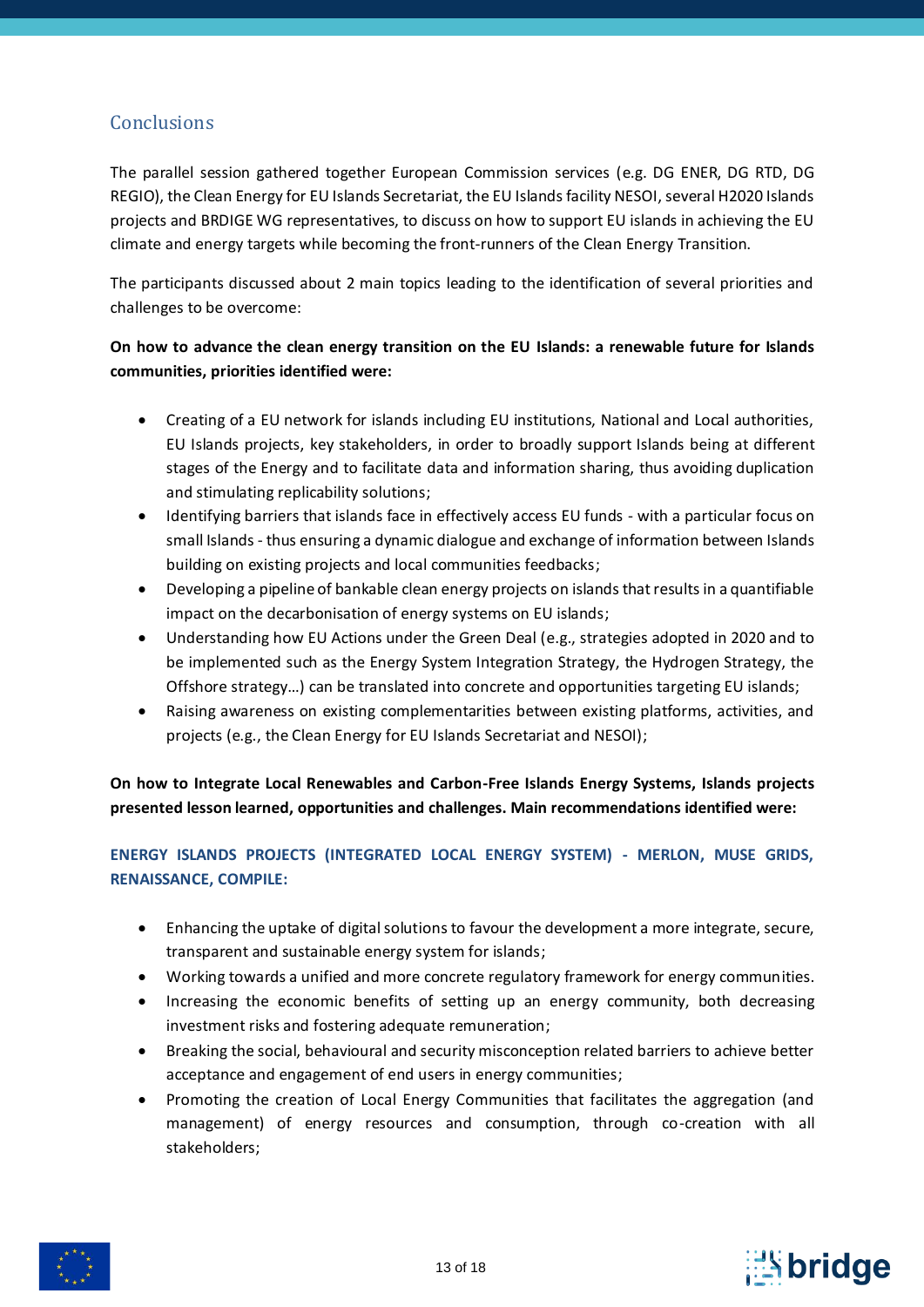#### **GEOGRAPHICAL ISLANDS PROJECTS - SMILE, INSULAE, ISLANDER:**

- Establishing a clear participatory process for the stakeholders and consolidating synergies among projects (through BRIDGE and other common events);
- ii) developing tools for energy Islands strategies and planning and in order to support thoughtful, worthwhile investments;
- Stimulating a closer dialogue between all the actors operating on islands and along the entire energy value chain;
- Extending the knowledge from islands to other scenarios (cross-sector knowledge sharing).
- Involving DSOs, along with regulators since the early stage of the projects;

#### **HYDROGEN IN EU ISLANDS (FUEL CELLS AND HYDROGEN JOINT UNDERTAKING):**

• Increasing EU Islands communities' awareness on opportunities for and impact of hydrogen technologies deployment to contribute to effective and efficient achievement of the climate and energy targets of the EU and its Member States.

#### <span id="page-13-0"></span>Next steps

Most of the challenges islands are facing in their energy transition journey can be defined as crosscutting and cross-sectorial challenges (e.g. data access and data interoperability between projects and along the value chain, continuous capacity building & experience sharing, common repository replicability and scalability solutions to push forward the innovation agenda while avoiding duplication, a clear regulatory framework for energy communities, …). The majority of them are among the main discussion points of the already existing BRIDGE WGs.

Secondly, priorities listed above are among the main challenges the Clean Energy for EU Islands secretariat aims at overcoming with its activities, and synergies in cooperation between Island projects involved in BRIDGE and the Clean Energy for EU Islands secretariat need to be exploited.

In particular, the interaction between the initiatives would help the EU islands secretariat in achieving its objectives while also addressing specific challenges in the BRIDGE WGs agenda (e.g., increasing the engagement rate by creating a common space, a common repository and a dynamic dialogues; addressing policy and regulatory barriers to clean energy transition through a co-creation approach, pushing forward the clean energy innovation agenda).

This will be organised as follows:

• With the support of the BRIDGE secretariat, one or more meetings will be set up between the Clean Energy for EU Islands secretariat and BRIDGE WGs chairs, in the coming weeks, to discuss how the challenges related to specificities of EU Islands can be included in the WG activities and how to structure future collaboration, while ensuring that the WGs focus on their main tasks;



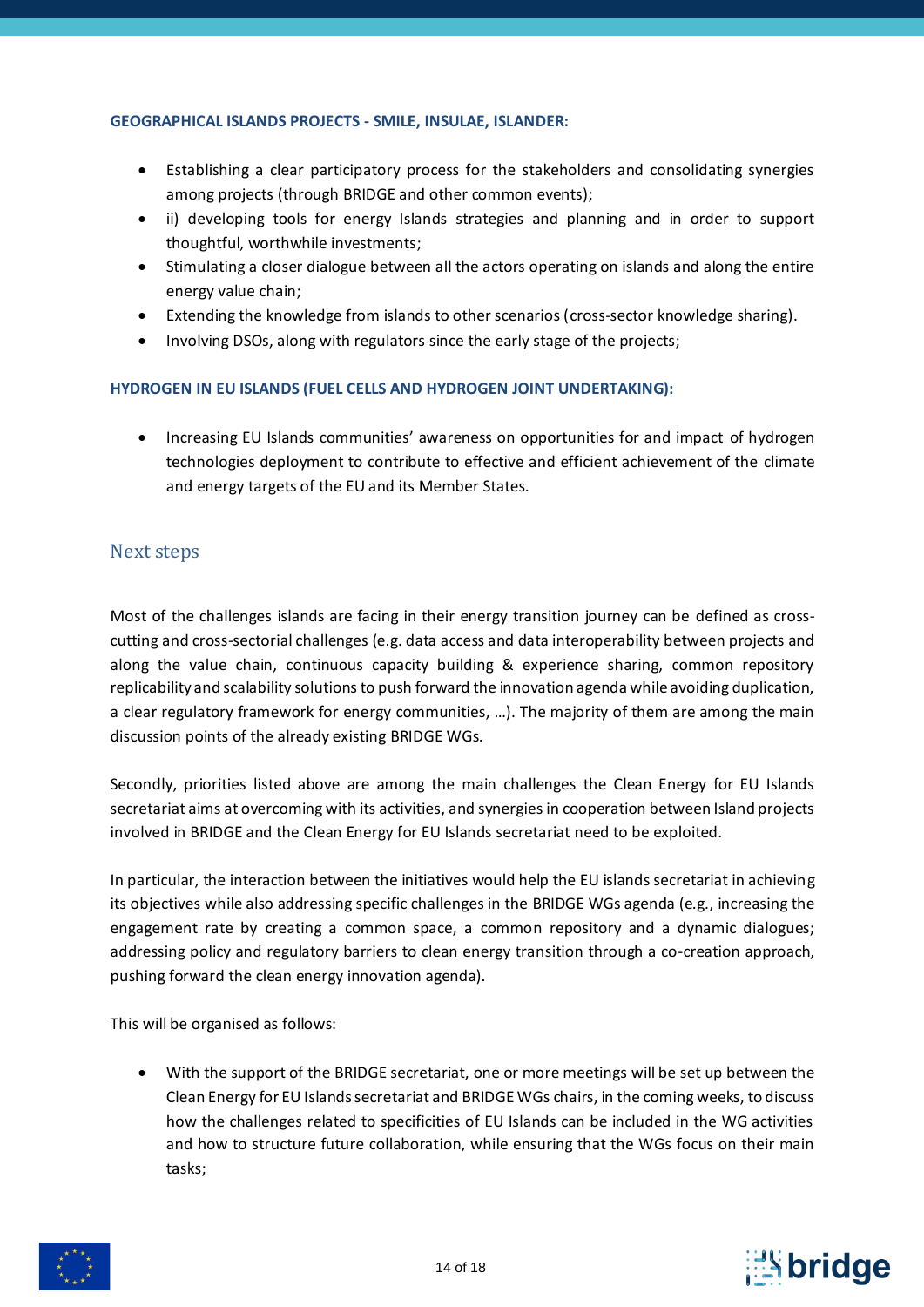• The BRIDGE projects on Islands will be invited to the forthcoming events organised by the clean energy for EU islands secretariat;

# <span id="page-14-0"></span>**Parallel Session 5 – INNOVATION AND APPLICATION OF DIRECT CURRENT TECHNOLOGIES**

Mario Dionisio, from DG ENER Innovation, Research, Digitalisation, Competitiveness presented the conclusions of this discussion.

#### <span id="page-14-1"></span>**Conclusions**

On the generation side, many assets generate directly in DC or need a single DC/AC or double conversion AC/DC/AC to satisfy the AC grid requisites (PV, fuel cells, batteries, wind turbines, etc.). Similarly, many loads are DC-based or need the conversion AC/DC for functioning (electrolyser, batteries, super capacitors, consumer and home electronic devices, etc.).

#### **DC can provide more flexibility for grid management and can provide services to the AC grid to which it is connected. Therefore, the increased efficiency obtained using DC grids is due to:**

- The removal of double conversion AC/DC/AC or singe conversion AC/DC;
- The higher flexibility that DC provide (e.g., in data centres,  $8 11\%$  increased efficiency can be achieved);

**Power Electronics (PE) is a key enabling technology.** It is present at all voltage levels and, for each, with its peculiar characteristics. PE is one of the main elements at the basis of the development of the converters and renewables. Wide band gap-based power electronics (SiC, GaN) allow better conversion efficiencies, higher switching frequency and reduction of losses.

#### **The potentialities of DC grids need to be addressed:**

- At design phase of new power systems, indifferently, standalone or interconnected with the AC grid;
- In retrofitting AC lines to DC, which can bring benefits when, for example, replacing AC congested lines;

**Standardisation** (standard voltage level, protections, safety aspects, etc.) is a barrier for the rollout of DC technologies (e.g., without a standard voltage, any voltage can be used and their interconnection is possible through DC/DC converters. Representing an added cost, this does not play in favour of the penetration of DC technologies). In the same way, the certification of DC components could support the DC technology rollout.



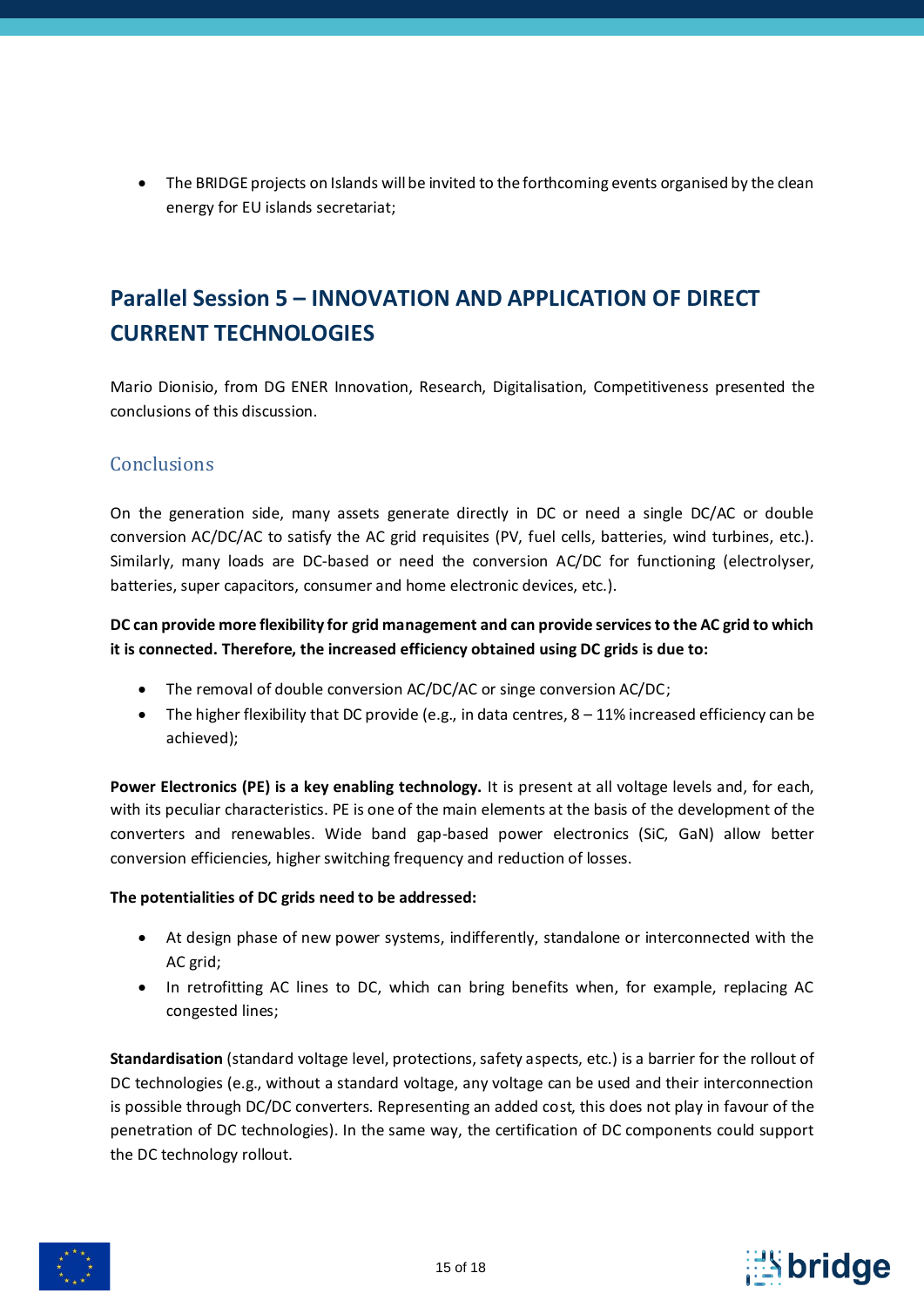#### **Other relevant points emerged:**

- The collaboration between BRIDGE MVDC projects can provide more input for R&I&D needs for MVDC. On the basis of their entity, to identify the possible funding instruments (HE,…);
- More R&D&I is needed on MVDC, LVDC solutions to reduce costs, to prove the technology, to demonstrate its reliability and give confidence to the relevant stakeholders;
- There is the need to have evidence with more use cases / potential cases of MVDC retrofitting for current MVAC with CBA. A study for this could provide more elements;
- Identified the need of a study for modelling and simulation of the impact of DC micro grids integrated in the existing AC system and CBA;
- Idem for DC homes: study on existing and potential application (loss reduction, increased efficiency etc.) and CBA;
- More R&I&D on PE for MVDC LVDC to increase efficiency, reduce cost and enable higher penetration of MVDC – LVDC;
- To look at how to disseminate and raise awareness on DC technologies and Power Electronics at EU level involving the education as well as the enterprise sectors;

#### <span id="page-15-0"></span>Next steps

The many aspects of DC technologies MVDC – LVDC could not fit into a two-hour session of the BRIDGE Assembly and therefore, more input is needed to define the way forward.

Participants in the session are invited to contribute identifying and reporting potentialities and blocking elements and to make suggestions for the penetration and development of DC technologies at Medium and Low Voltage levels (timeline ~ by end of April).

#### **The Commission expects feedback from projects to:**

- express their interest to continue working on the DC Technologies topic;
- define the agenda for the next steps on DC Technologies;
- provide evidence from projects that indicate the potential and benefits of DC grids;
- the barriers and standardisation needs identified;

Based on the inputs collected from the actions above, the Commission will consider how to take the DC Technologies topic forward. If concrete supporting elements emerge, a workshop on MVDC, LVDC distribution grids, DC microgrids, DC homes could be envisaged to be organised in 2021.

# <span id="page-15-1"></span>**Parallel Session 6 – BUSINESS MODELS WG**

The Business Models Working Group (BM WG) has been inactive since mid-2019, as the main activities were completed. Some of the outstanding topics were addressed by specific newly established Task Forces. However, business model definition and investigation is posed as a requirement in H2020 and HE calls.

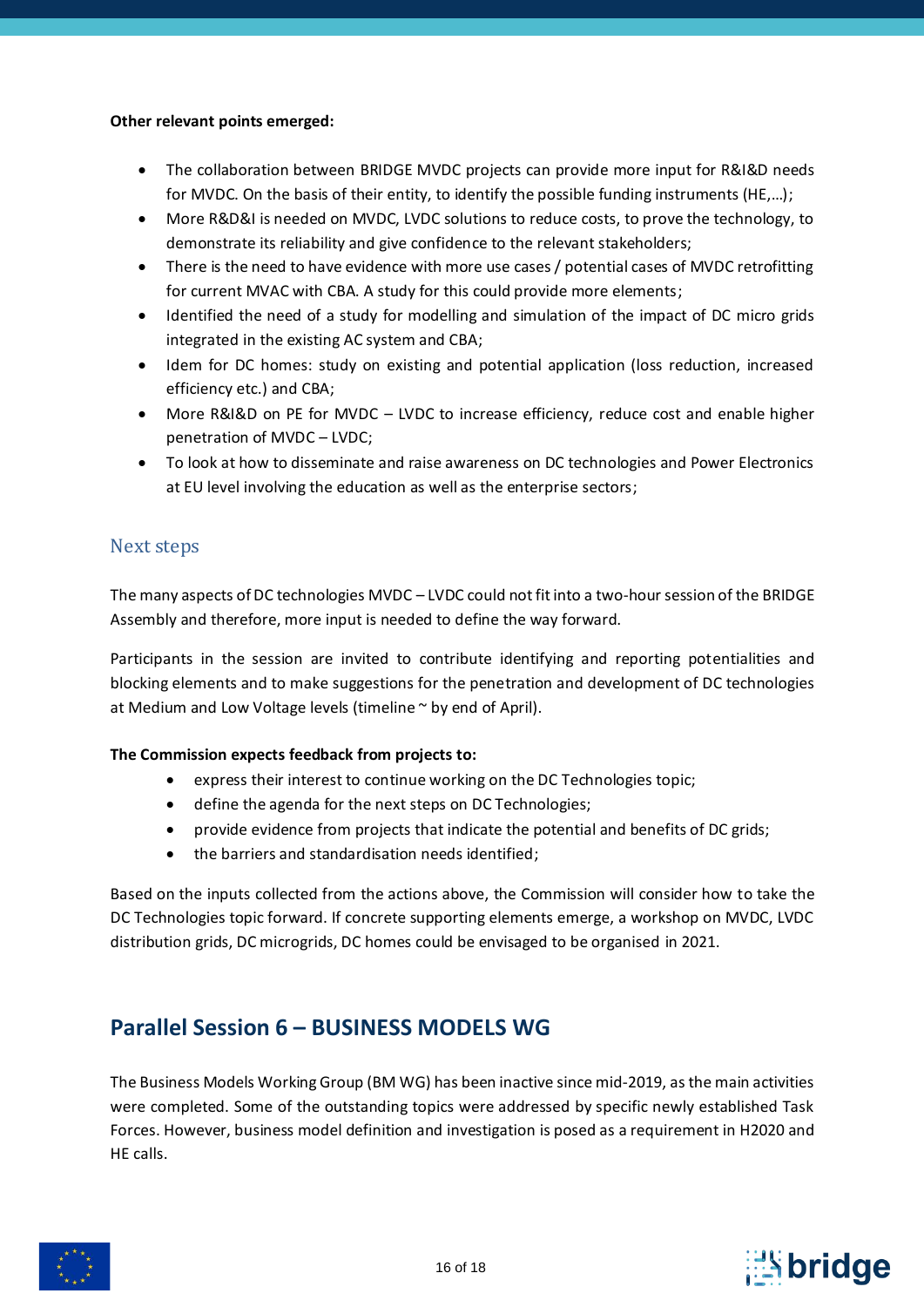With the growing number of new BRIDGE projects addressing the business-, economic- and general value-oriented aspects of the services and activities pursued, virtually all BRIDGE projects work on these issues. Reactivation of the BM WG could leverage on work already done in BRIDGE projects and focus on common BM challenges and synergies among BRIDGE projects. A strong BM WG could efficiently support their efforts and also serve to create additional value to the decision makers on all levels.

Therefore, the need of re-activating the BM WG was identified. Ahead of the BRIDGE GM in March 2021, the BM WG parallel session raised a high interest (75 registered participants), with many of the new BRIDGE projects (22) indicated the need for this specific WG.

#### <span id="page-16-0"></span>**Conclusions**

During the BRIDGE GM, it was clear that the moment to restart BM WG is right, as the presenters highlighted many sources of ideas for BM activities. In addition to TF "Future R&I Priorities" which identified several topics in the BM field, there were several new and established BRIDGE projects presenting their work (e.g., CROSSBOW, TRINITY, SYNERGY, COORDINET, MERLON, RENAISSANCE, ACCEPT, BRIGHT/BD4NRG), as well as the Discussion panel at BM WG meeting.

#### **The overall conclusion was that work is needed on:**

- Business models related to Demand Response (DR) and DR aggregation, as well as Local energy markets and prosumers;
- Services enabling and supporting sector integration (power to X, EV mobility), where special attention should be paid to market design with multi-energy vectors (power2x, mobility, heating & cooling), multi-value chains within a single sector and cross-sector integration;
- Flexibility remuneration schemes, focussing on Ancillary Services (AS), storage, and DR;
- Tariff schemes to attract prosumers and all types of self-supply (individual, collective, and community);

#### **Some of the ideas to focus on in the BM WG include:**

- Design of tools to evaluate the benefit/value of the services/solutions developed in the project activities, including design of new, more tailored tools to build BM is needed (BM canvass, radar…). For this purpose, the baseline scenarios need to be defined for comparison of services/solutions, since if the benefit of solutions and their alternatives (e.g. flexibility services vs. grid reinforcement) cannot be quantified, it cannot be properly remunerated;
- Design of cooperation models for sharing of common goods. These models should emphasize cooperation over competition (e.g., Synergetic BM that focus on synergies instead on competition);
- Definition of BM to also address social benefits beyond financial value, including sharing economy principles and servitisation – provision of services over direct ownership of equipment. For consumers, this could increase social welfare and cohesion, reducing energy poverty;
- Design of BM to better include data value chain integration and data monetization, where with better observability, additional social benefit is created;